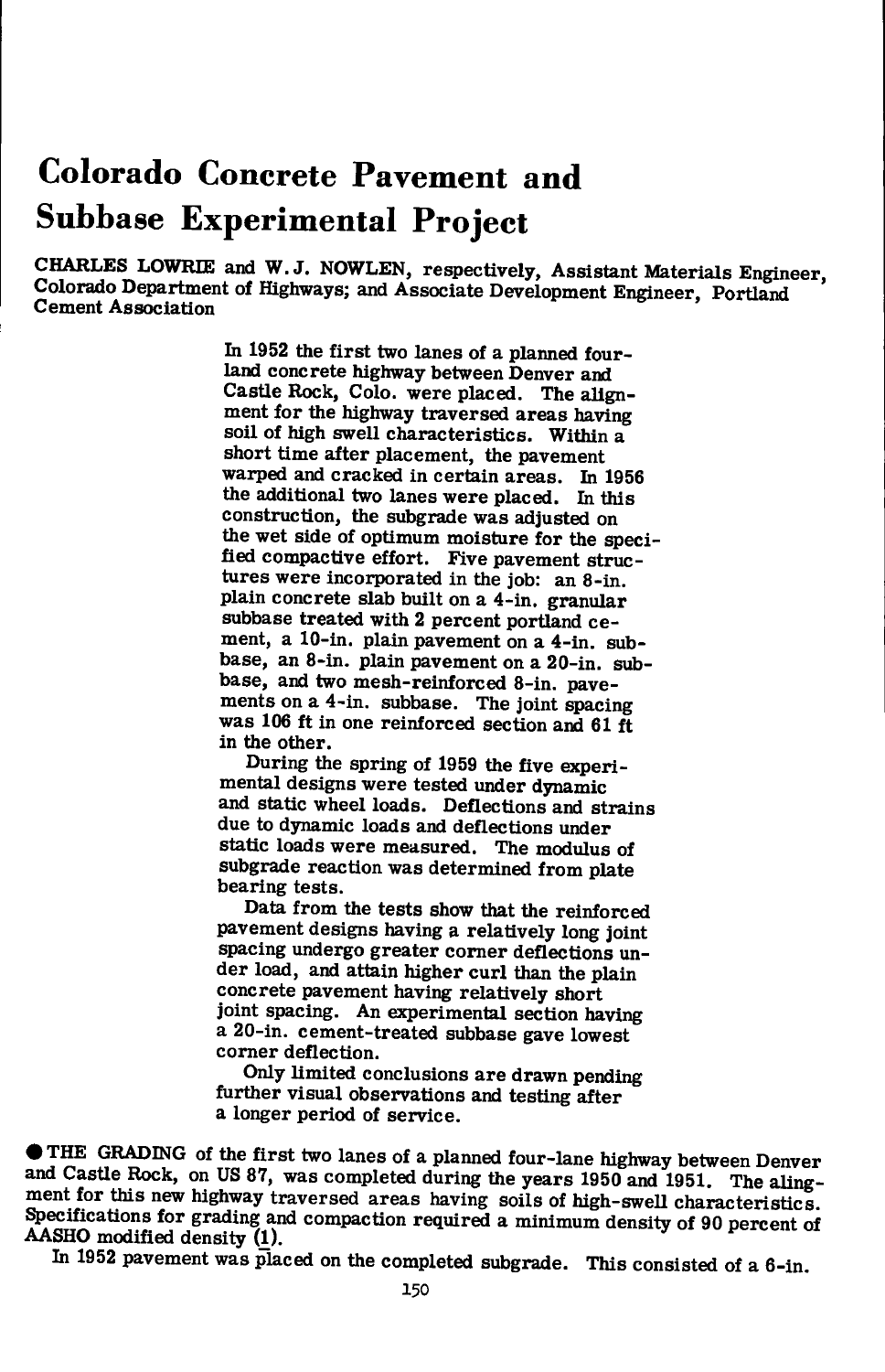layer of granular subbase material and an 8-in. uniform thickness portland cement concrete pavement. Shortly after the pavement was placed, cracking and warping of used during grading operations was not sufficient to allow the swelling soils to reach equilibrium before the pavement was placed.

The grading work for the additional two lanes was placed under contract in 1956. Specifications for this grading required 95 percent of AASHO T 99 standard density  $(2)$ . This project was constructed slightly on the wet side of optimum moisture for the  $S$ pecified compactive effort. It was believed that the swell potential of the swelling soils had thereby been largely reduced. A pavement design was chosen as shown in Figure 1. The granular subbase material (4 in. thick) was treated with 2 percent portland cement to produce a minimum stabilometer resistance value of 80, not a hardened soil-cement material. An 8-in. uniform thickness portland cement concrete pavement was considered adequate. This design is referred to later as the "typical section."

It was realized that this pavement project afforded an excellent opportunity to compare the performance of similar subgrade soils compacted under AASHO T180 modified compaction and under AASHO T99 standard compaction. At the same time, it was considered advisable to include some variables in pavement design. If the new pavement should remain smooth, it would be assumed that sufficient moisture had been added to prevent swelling of the subgrade soils and the pavement variables might not provide any pertinent information. On the other hand, if distortion and cracking should occur, the pavement variables might provide some information regarding their relative merits. the pavement variables might provide some information regarding the various pavement. Later, it developed that there we have an opportunity to load-test the various particles. sections.

## PAVEMENT DESIGN VARIABLES

Five experimental pavement-subbase designs were included in the project, as follows:

Section A (Station 377+49 to 403+96)-2, 647 linear feet of 8-in. concrete pavement reinforced with  $6 \times 12^{\frac{1}{4}}$  welded wire fabric (weighing 61 lb per 100 sq ft), on 4-in. cement-treated subbase. Fabric placed 2 in. below pavement surface. Sawn contraction joints spaced at 61 ft, 6-in. centers. Dowels: 1-in. round, spaced at 12-in. centers.

Section B(Station 403+96 to 429+99)—2,603 linear ft of 8-in. concrete pavement, reinforced with  $6 \times 12\%$  welded wire fabric (weighing 79 lb per 100 sq ft), on a 4-in. cement-treated subbase. Fabric placed 2 in. below surface of pavement. Sawn contraction joints spaced at 106 ft, 6-in. centers. Dowels: 1-in. round, spaced at 12 in. centers.

Section C (Station 573+00 to 625+83.6)-5,283.6 linear ft of "typical section": 8-in. plain concrete pavement on 4-in. cement-treated subbase, sawn contraction joints at 20-ft centers. No dowels. 20-ft centers.

Section D (Station 625+83.6 to 652+23.6)-2,640 linear ft of 10-in. plain concrete



**Figure 1. Typical section.**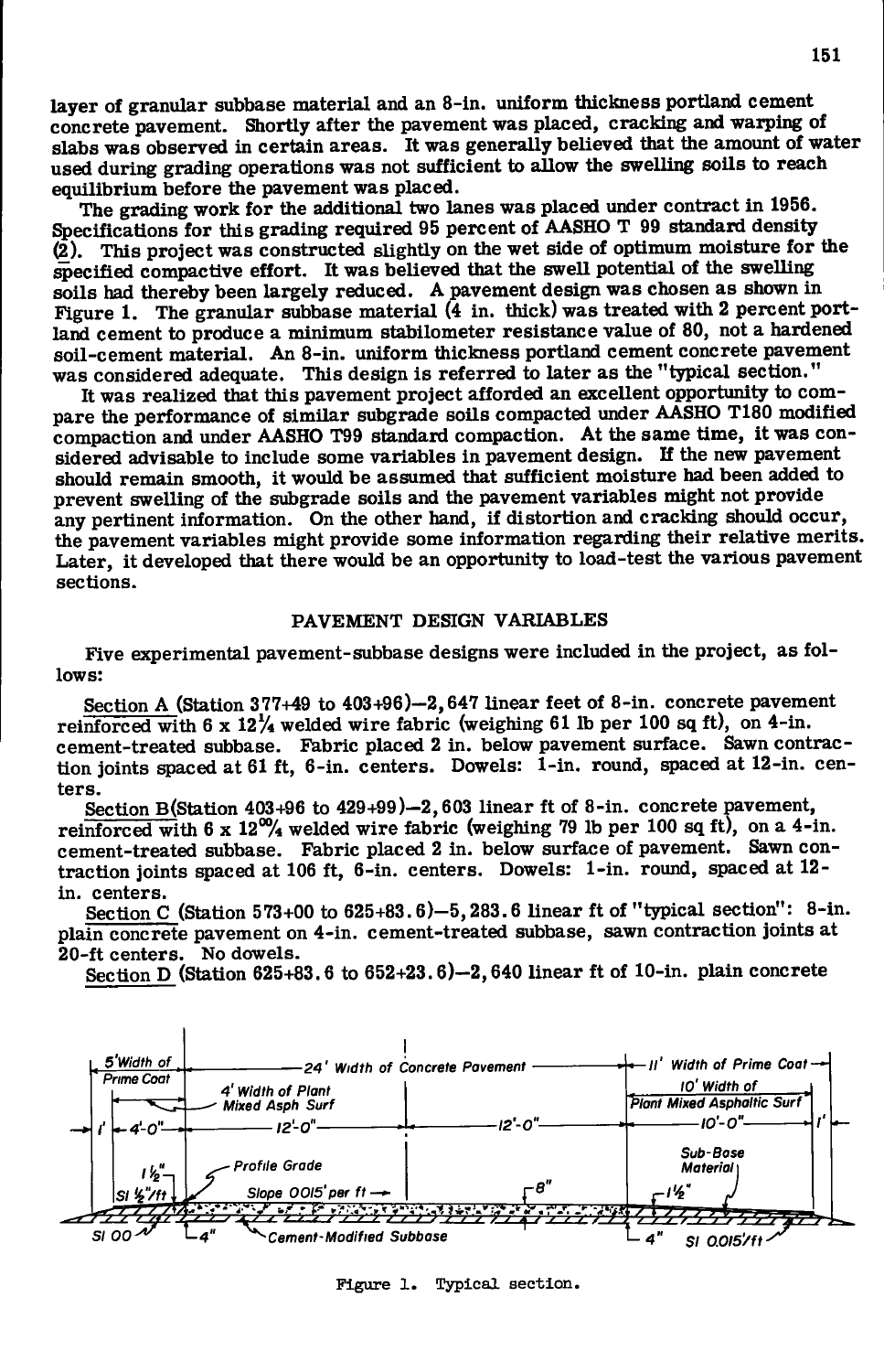pavement on 4-in. cement-treated subbase. Sawn contraction joints spaced at 20-ft Centers. No dowels.<br>Section F (Station 6

Section E (Station 656+00 to 680+00-2, 400 linear ft of 8-in. plain concrete pavement<br>20 in comput tracted withose Serm asstrative is ideas and in 20 ft. on 20-in. cement-treated subbase. Sawn contraction joints spaced at 20-ft centers. No dowels.

## MATERIALS AND CONSTRUCTION

The predominant subgrade soils in the top 3 ft of all five experimental pavement sections are within the range of A-7-6 (12) to A-7-6 (20).

A typical grading of untreated material for the cement-treated subbase is as follows:

| Passing $3/8$ in. | 100% |
|-------------------|------|
| Passing No. 4     | 99%  |
| Passing No. 10    | 90%  |
| Passing No. 40    | 52%  |
| Passing No. 100   | 26%  |
| Passing No. 200   | 22%  |
| Plasticity Index  | 8    |

After treatment with 2 percent portiand cement, Atterberg tests showed the subbase material to be non-plastic.

Aggregate for the 8-in. concrete pavement had a maximum size of 2 in. The cement factor was 6 sk per cu yd and the average 28-day compressive strength of test cylinders was 4,244 psi. Entrained air in the fresh concrete was maintained between 4 and 5 percent.

The pavement was placed by means of a slipform paver (3). This necessitated the use of concrete having a slump of about *1%* in. to 2 in. For placement of the mesh reinforcement, an improvised frame was attached to the front of the slipform paver. As the frame was pushed ahead of the paver, it held the wire mesh off the prepared subbase at the required height of 6 in. (2 in. below the finished surface of the pavement).

Although no traffic count has been made at the exact location of the test sections, counts made in 1958 (year of completion of pavement) at junctions about 10 mi north and south, indicate the average daily vehicle (ADV) count to be 6,000 for the 4-lane facility. However, the completion of a connecting freeway through Denver may have increased the ADV by as much as 20 percent.

After completion of paving operations, profile elevations were taken on all the test sections. Elevations were taken again approximately 1 yr later. Although some uplift has been observed, trends are not sufficientiy developed to warrant a conclusion at this time. Pavement distortions that have occurred on the five test sections are not nearly as severe or widespread as those which have occurred on the opposite two lanes placed under drier soil conditions in 1952.

As an additional check on pavement distortion, an as-completed profile of the pavement was made during the summer of 1958 using a California profilometer. It is expected that similar observations to be made in the future will trace the changes in pavement profile.

## LOAD TESTING PROGRAM

The load testing program was carried out during the spring of 1959 as a cooperative project of the Colorado Department of Highways and the Portland Cement Association.

Static and moving load tests were made, and strains in the concrete as well as deflections of the pavement were measured. These data permitted a comparison of the 5 experimental pavement designs. The instrumentation installed for measuring deflection was semi-permanent, and it is anticipated that additional tests will be made in 2 or 3 years.

A 4-axle semitrailer and tractor combination (Fig. 2) was used for loading, and measurements of pavement performance were made by maximum-reading deflectome-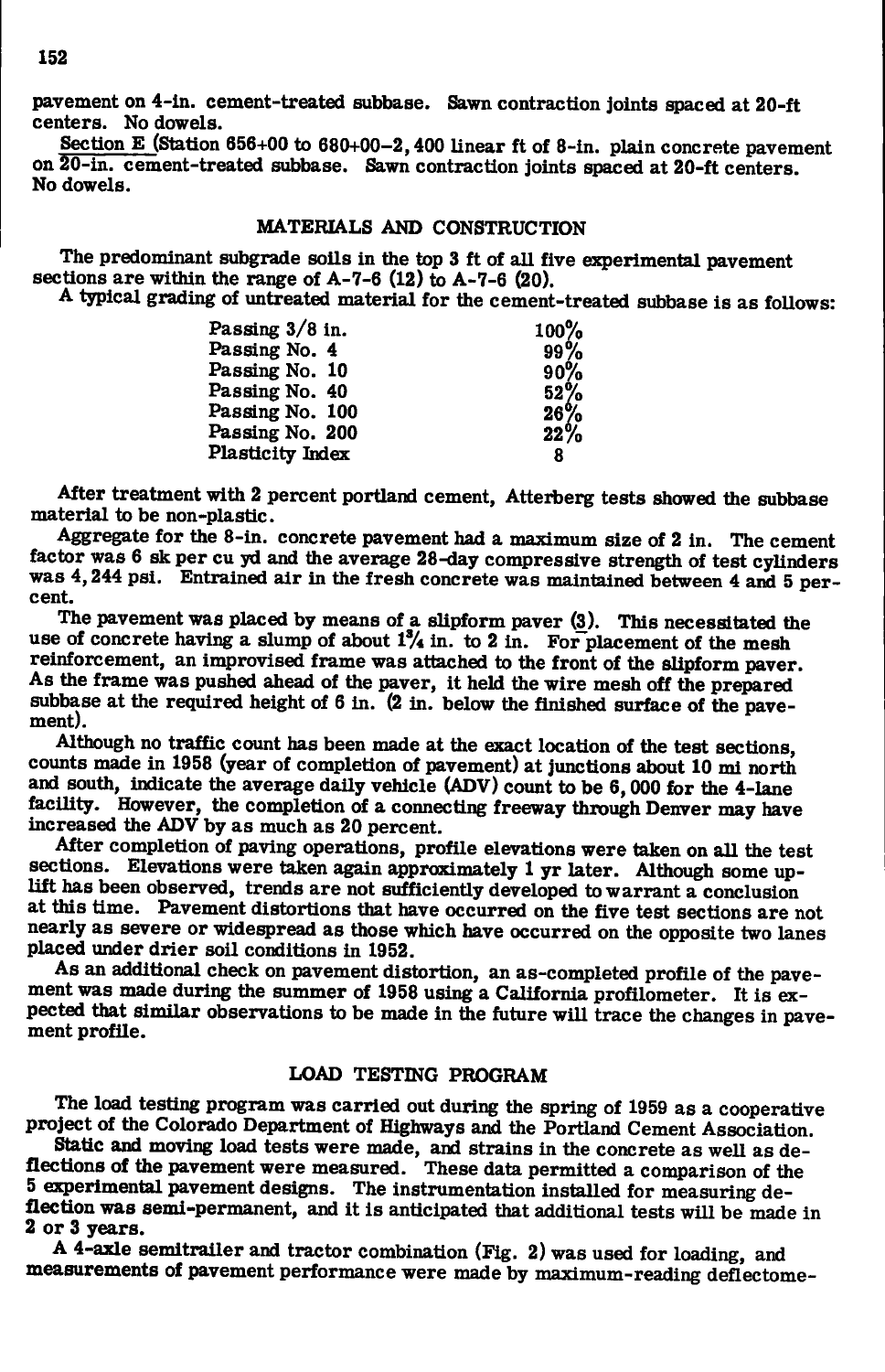

**Figure 2 .** 

ters and A-9 strain gages. Details of the loading and instrumentation are described later. Temperatures of the pavement surface, of the interface of the pavement and subbase, and of the air (shaded and unshaded) were registered on a continuous recorder.

Plate bearing tests were made on the subbase. Compression tests and static modulus of elasticity tests were made on 6-in. cores removed from each pavement section.

Three test sites were chosen from each of the experimental sections A through E. Each test site included four successive slabs which were instrumented as shown in Figure 3. Moving loads were applied to aU of the sites by moving the loading truck in two main loops, each approximately  $6$  mi long. One loop included the test sites

![](_page_3_Figure_5.jpeg)

**EDG E VIEW OF PLAIN CONCRET E SECTION S** 

![](_page_3_Figure_7.jpeg)

**EDGE VIEW OF REINFORCED CONCRETE SECTIONS** 

**Figure 3.** Location of deflectometers and strain gaget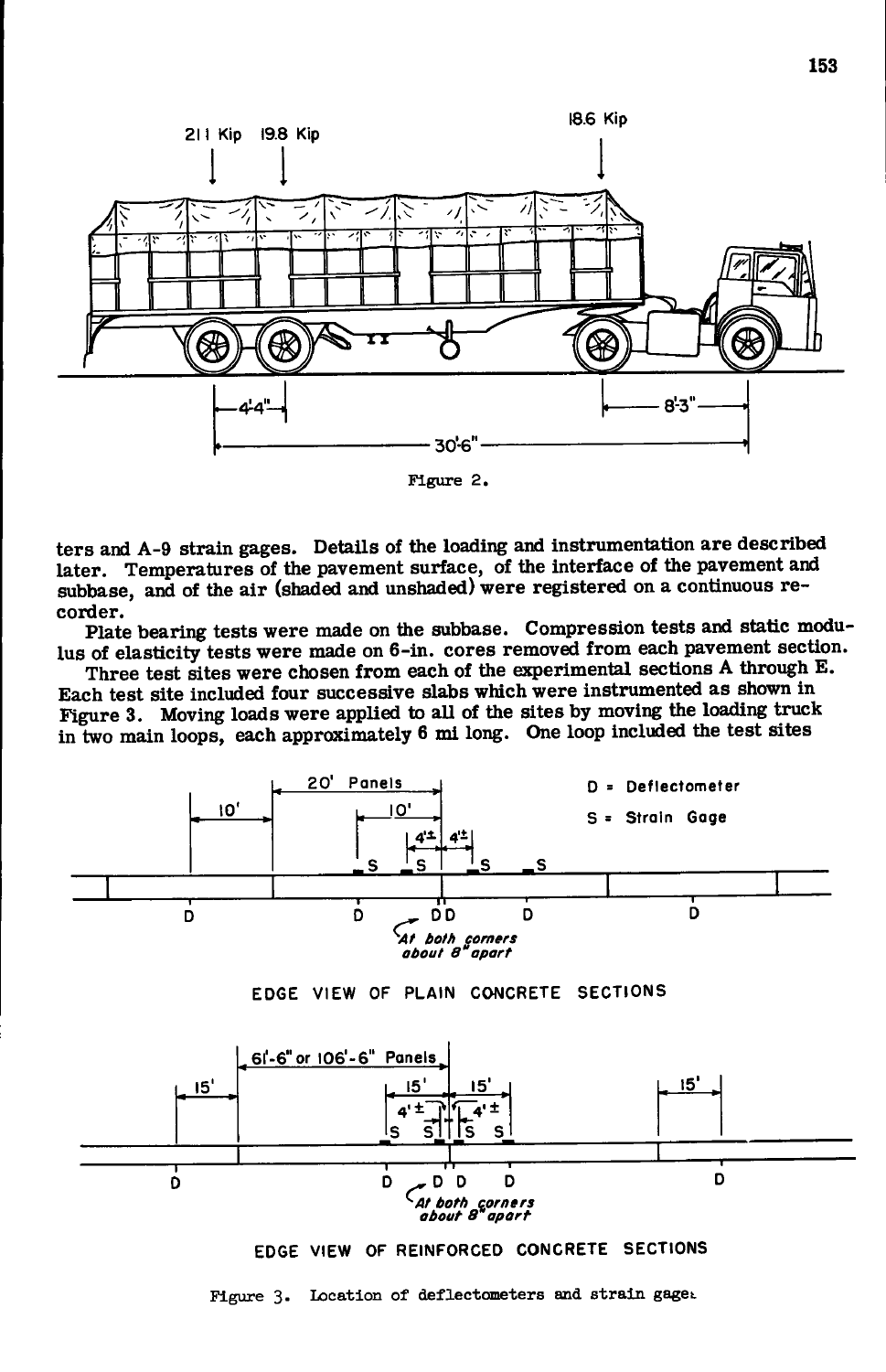in sections A and B; the other included the test sites in sections C, D, and E. Loading tests were made three times during the day: between 5:30 a. m. and 7:00 a. m., between  $10:30$  a.m. and  $12:00$  noon, and between  $3:00$  p.m. and  $4:30$  p.m. Each loading test consisted of at least 3 trips of the truck over the instrumented slabs.

# INSTRUMENTATION AND TEST PROCEDURE

The semitrailer truck was loaded with sand ballast so that the single-axle load was 18,600 lb and the tandem-axle load was 40,900 lb, of which 19,800 lb was on the forward tendem axle and 21,100 lb on the rear tandemaxle (Fig. 2). Tire pressures were maintained at 80 psi. All load tests were made with the wheels of the truck running within 2 to 3 in. of the edge of the pavement at 2 to 3 mph. Outside wheel loads due to regular traffic normally would be about 30 in. from the pavement edge. However, occasional loadings nearer the edge are inevitable and would represent more severe loading conditions. These tests, intended to form the basis of a design comparison, were made near the edge so that design differences would be maximized.

The type of maximum-reading deflectometer used is shown in Figure 4. The "sensing element" consists of a vertical steel pin held in a machined brass housing by a leather friction pad. The housing is attached to an adjustable bracket which is in turn attached to the vertical edge of the concrete slab in such a way the deflectometer pin rests on an 8-ft bench rod driven through a 5-ft long casing into the subgrade. During passage of the test load, the pin is displaced vertically relative to the housing. The displacement corresponding to maximum deflection of the pavement is retained, and is measured later by a 0.001-in. dial indicator equipped with an adapter. During

![](_page_4_Figure_4.jpeg)

Figure 4. Deflectometer installation.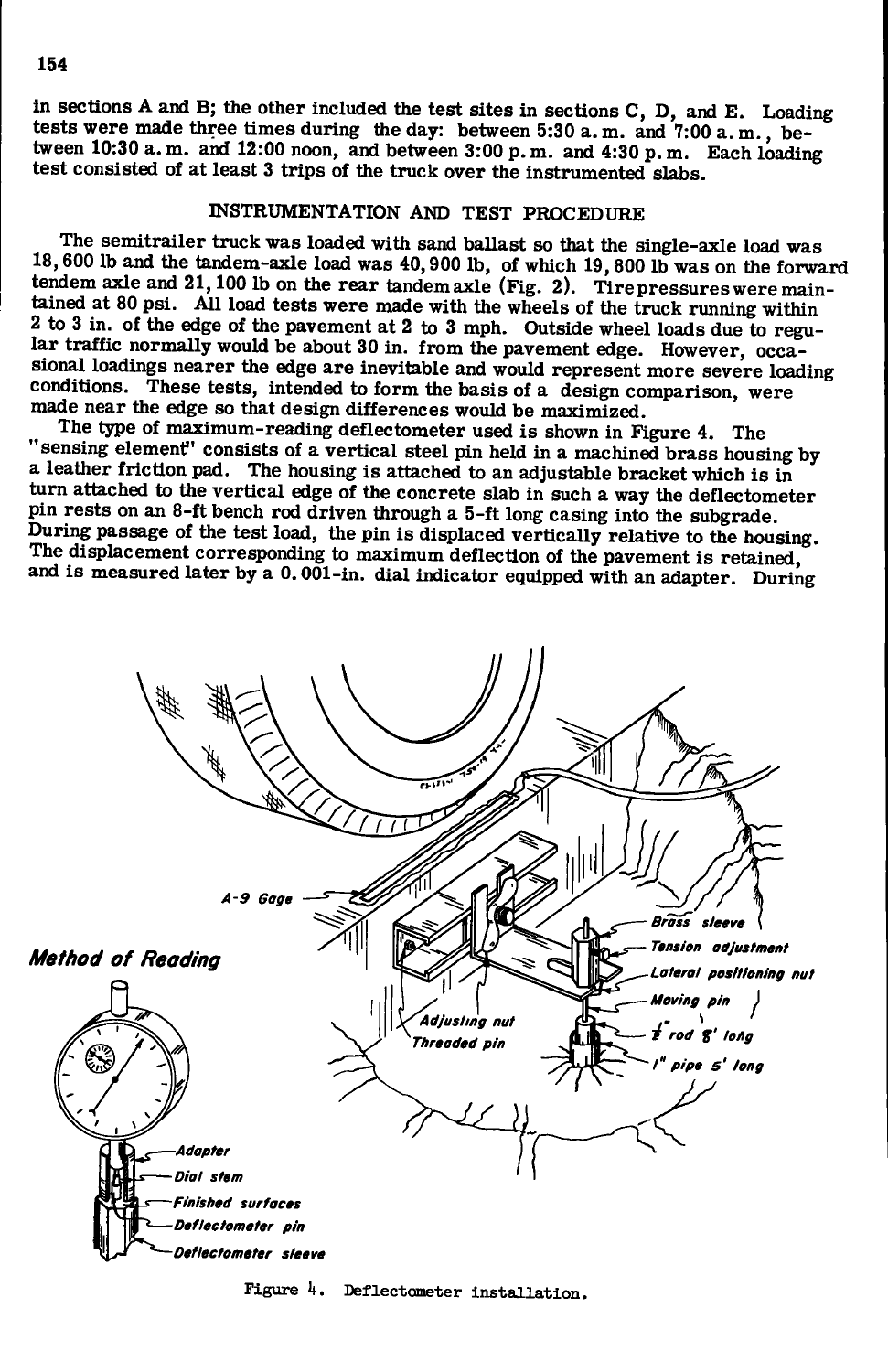the day the change in pin position of the unloaded slab was also used for measuring the change in curl of the slab.

Strain gages were bonded to the surface of the pavement near the edge and were waterproofed with a tough wax. Changes in strain as the truck wheels approached and passed each instrumented point were recorded as traces on a strain indicator housed

in an instrumentation trailer.<br>Plate bearing tests on the subbase were made by applying loads through a 30-in. steel plate 1 in. thick using the loading truck as a reaction for the hydraulic ram. For each test an excavation was made in the shoulder material to a level corresponding to each test an excavation was made in the shoulder material to a level corresponding to each test of Paris a the bottom of the pavement. The plate was placed on a thin layer of plaster of Paris and<br>Lural also France dial indicatege was used to measure the downward motion of the plate. leveled. Four dial indicators were used to measure the downward motion of the plate. The dials were attached to wooden bridges supported at the pavement edge on one side and extending laterally to a point on the shoulder about 10 ft from the pavement edge.

## FIELD TEST RESULTS

#### Temperature and Curl

The load-deflection characteristics, and to some extent the load-strain characteristics, of a concrete pavement are dependent on the extent to which the slab is curled upward or downward at the edges and the comers. Daily changes in curl are due prin eipally to the differences in temperature between the top and bottom of the slab. Moisture content differences also contribute to curl but mostiy on a "long-time" basis rather than a day-to-day basis (excluding the effects of rain).

![](_page_5_Figure_6.jpeg)

**Figure** 5. Temperature and curl vs time.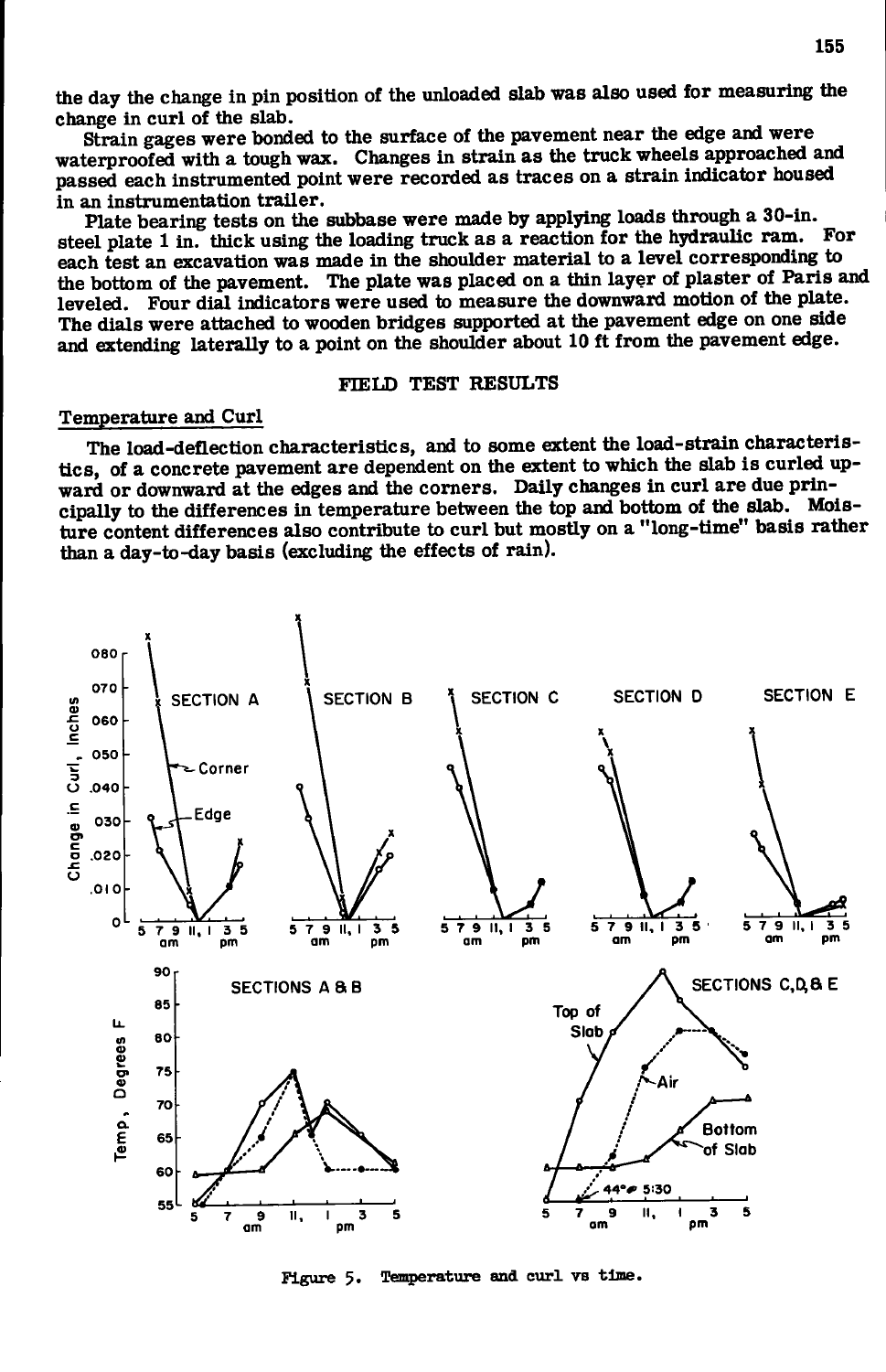The changes in temperature of the surface of the slab and of the bottom of the slab for test installations in each of the 5 sections are shown in the lower part of Figure 5, figure. The plotted points for "change in curl" represent the average of 6 corner measurements and 12 edge measurements from each section. The change in curl was very rapid during the early morning hours when the temperature of the top of the slab was increasing rapidly. During the middle of the day all slabs ceased their downward curling and began to curl in the opposite direction. and began to curl in the opposite direction.<br>The shapes in surl statistics can all slabs ceased the downward curling of the downward curling of the statistics

I he change in curl at the corners of sect<br>than in the other sections tested over though than in the other sections tested even though a rapid drop in temperature of the top of the slabs occurred at 11:00 a.m. due to a brief rain shower.

# the slabs of the slabs of the slabs of the shower. The flag is the shower rain shower. The shower rain shower. Deflections-Moving Load Tests

In general, the deflection results reflected fairly consistent behavior of the test slabs in any one section. The data from at least 3 test runs over the slabs in each of the three sites of a section were averaged to permit a comparison of the structural behavior of the pavement in the 5 test sections. These deflection data are given in Table 1 for comer and edge positions. It will be recalled that these are maximum deflections registered by the passage of a loaded truck having a 40,900-lb tandem-axle load. The early morning comer deflections of reinforced sections A and B with the longer joint spacing are higher than those of the other sections. Corner deflections were lowest in section E regardless of time of day.

|            | $(0.001$ in.) |    |                 |    |                 |    |    |    |    |    |  |  |  |  |
|------------|---------------|----|-----------------|----|-----------------|----|----|----|----|----|--|--|--|--|
|            |               |    | Corner          |    |                 |    |    |    |    |    |  |  |  |  |
|            |               |    | <b>Sections</b> |    | <b>Sections</b> |    |    |    |    |    |  |  |  |  |
|            | A             | в  | С               | D  | E               | А  | в  | C  | D  | E  |  |  |  |  |
| Early a.m. | 47            | 50 | 24              | 19 | 19              | 26 | 22 | 22 | 17 | 11 |  |  |  |  |
| Late a.m.  | 17            | 11 | 8               | 11 |                 | 11 | 10 | 9  | 11 | 11 |  |  |  |  |
| Late p.m.  | 13            | 13 | 7               | 13 | 7               | 13 | 12 | 8  | 14 | 9  |  |  |  |  |

TABLE 1 AVERAGE OF MEASURED MOVING LOAD DEFLECTIONS

It may be seen from Figure 5 that the temperature conditions existing when sections A and B were tested differed from those existing during the testing of C, D, and E. Therefore, the data in Table 1 for the different experimental sections are not directly comparable. This is particularly true of the readings made in the early morning when it is known that the degree of upward curl of the pavement, and hence the deflections under load, can vary significantly on different days. Late morning and early afternoon readings may be compared with less question.

## Deflections-Static Load Tests

Static wheel tests were made by placing each wheel of the truck at the edge of the slab at successive instrumented points. Measurements of deflection were made on each side of the joint for each wheel position. Table 2 gives measured deflections on either side of a joint when the load is on the approach slab, together with edge deflections. No great differences are apparent in comer deflections of sections A, C, andD. However, the deflections of section  $\mathbf{E}_i$ , are significantly lower than those of the other sections and the deflections of section B appear to be significantiy greater. This may be explained by the fact that section E has a  $2\bar{0}$ -in. cement-treated subbase which may reduce deflections, and section B has the longest joint spacing which results in wider joint openings and more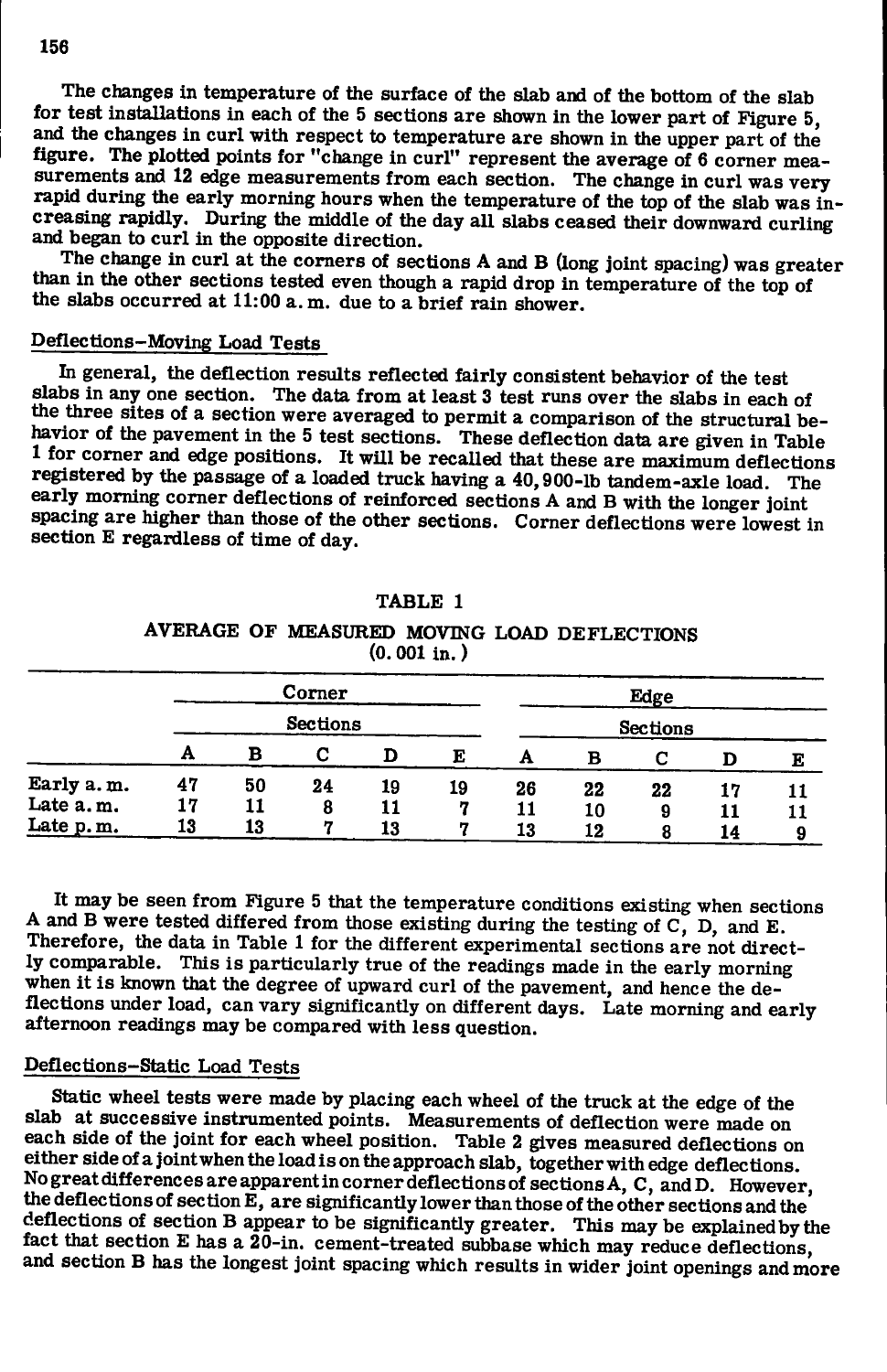|               |        |    |                  |                 |        |    |           |               |    | (0.001 m. <i>)</i>                                                      |           |               |    |                  |               |    |        |   |  |               |  |
|---------------|--------|----|------------------|-----------------|--------|----|-----------|---------------|----|-------------------------------------------------------------------------|-----------|---------------|----|------------------|---------------|----|--------|---|--|---------------|--|
| Section A     |        |    | <b>Section B</b> |                 |        |    | Section C |               |    |                                                                         | Section D |               |    | <b>Section E</b> |               |    |        |   |  |               |  |
| Time          | Single |    | <b>Tandem</b>    |                 | Single |    |           | <b>Tandem</b> |    | Single                                                                  |           | <b>Tandem</b> |    | Single           | <b>Tandem</b> |    | Single |   |  | <b>Tandem</b> |  |
|               |        |    |                  | Ap. Ly. Ap. Ly. |        |    |           |               |    | Ap. Ly. Ap. Ly. Ap. Ly. Ap. Ly. Ap. Ly. Ap. Ly. Ap. Ly. Ap. Ly. Ap. Ly. |           |               |    |                  |               |    |        |   |  |               |  |
|               |        |    |                  |                 |        |    |           |               |    | (a) Corner                                                              |           |               |    |                  |               |    |        |   |  |               |  |
| a. m.         | 15     | 14 | 20               | 18              | 30     | 25 | 37        | 26            | 13 | 10                                                                      | 18        | 14            | 20 | 20               | 28            | 27 |        |   |  |               |  |
| <u>p. m. </u> | 12     | 12 | 18               | 16              | 14     | 14 | 20        | 18            |    |                                                                         | 10        | я             | 14 | 15               | 23            | 22 |        |   |  |               |  |
|               |        |    |                  |                 |        |    |           |               |    | (b) Edge                                                                |           |               |    |                  |               |    |        |   |  |               |  |
| a.m.          |        | 10 |                  | 16              |        | 13 |           | 21            |    | 9                                                                       |           | 17            |    | 19               |               | 31 |        | 6 |  | 10            |  |
| p.m.          | 11     |    |                  | 17              |        |    |           | 16            |    |                                                                         |           | 13            |    | 12               |               | 25 |        |   |  | 11            |  |

TABLE 2 STATIC WHEEL LOAD DEFLECTIONS (0.001 in.)

Ap. = Slab on which truck approaches joint (loaded slab).

Ly. = Slab on which truck leaves joint (unloaded slab).

curl which may reflect in higher comer deflections. It is unusual that the deflections of section D, the 10-in. thick pavement, are just as great as those of the 8-in. pavements.

The amount of load transfer attributed to aggregate interlock and to dowels is reflected by the difference in deflection of one side with respect to the other. Joint "effectiveness" was computed by the method of Teller and Sutherland (4), using

$$
\mathbf{E}_1 = \frac{2 \mathbf{d}_j^2}{\mathbf{d}_j + \mathbf{d}_j^2} \tag{1}
$$

in which  $d_j$  is the deflection of the unloaded joint-edge and  $d_j$  is the deflection of the loaded joint-edge. Values computed by using the expression are given in Table 3.

### TABLE 3

JOINT EFFECTIVENESS (Computed from Data in Table 2(a))

|                | <b>Section A</b> |              |             | <b>Section B</b> |             | Section C    |     | <b>Section D</b> | <b>Section E</b> |            |  |
|----------------|------------------|--------------|-------------|------------------|-------------|--------------|-----|------------------|------------------|------------|--|
|                |                  |              |             |                  |             |              |     |                  |                  |            |  |
| a. m.<br>p. m. | 0.97<br>1.0      | 0.95<br>0.94 | 0.91<br>1.0 | 0.83<br>0.95     | 0.87<br>1.0 | 0.88<br>0.89 | 1.0 | 0.98<br>0.98     | 0.91             | 1.0<br>1.0 |  |

 $S =$  effectiveness under single-axle loading.

T = effectiveness under tandem-axle loading.

The "joint-effectiveness" ratio is relatively high for all sections; however, sections D and E show some advantage over the other sections. It should be mentioned that the joint-effectiveness ratio will undoubtedly change during the year, and that in cold weather, when the slabs are in a contracted condition, aggregate interlock may be reduced in sections C, D, and E. This would reflect in a lower joint-effectiveness ratio.

## Pavement Strains

Strains were measured along the edge of the slabs at two sites in each of the 5 sections. Gages were placed at  $4$  ft and  $10$  ft from the corner in the short slabs of sections C, D, and E, and at 4 ft and 15 ft in the longer slabs of A and B sections (Fig. 2). Averages of the strain readings for each section are given in Table 4. Strains were measured at creep speed and were recorded as a continuous trace (Fig. 6). Although both compressive and tensile strains were recorded, only the compressive strains in the top of the slab occurring as the wheels moved to a position adjacent to the gage are given in Table 4, because these were the larger strains. It has been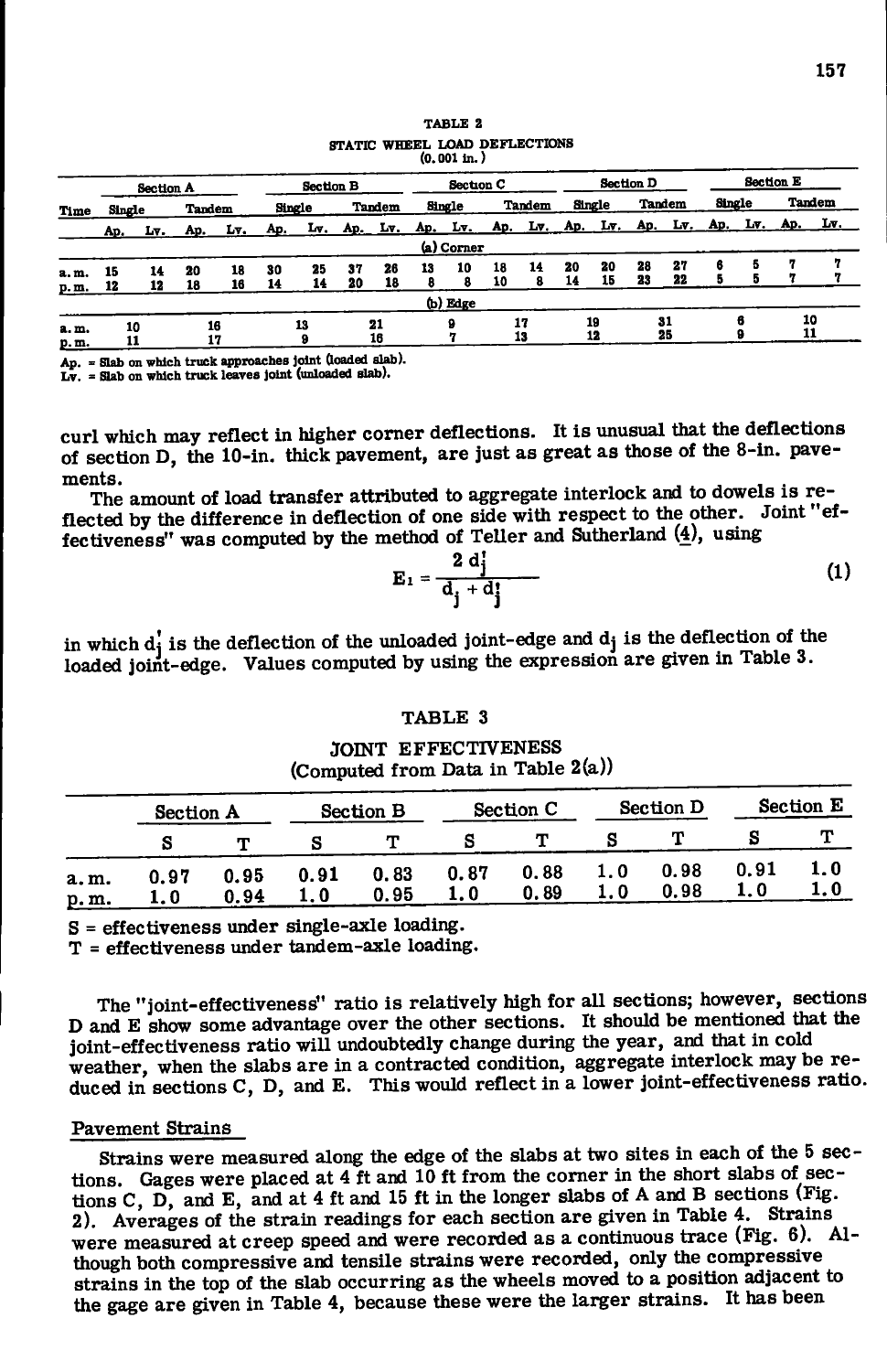![](_page_8_Figure_0.jpeg)

Figure 6. Strains near joint semi-trailer truck moving along slab edge.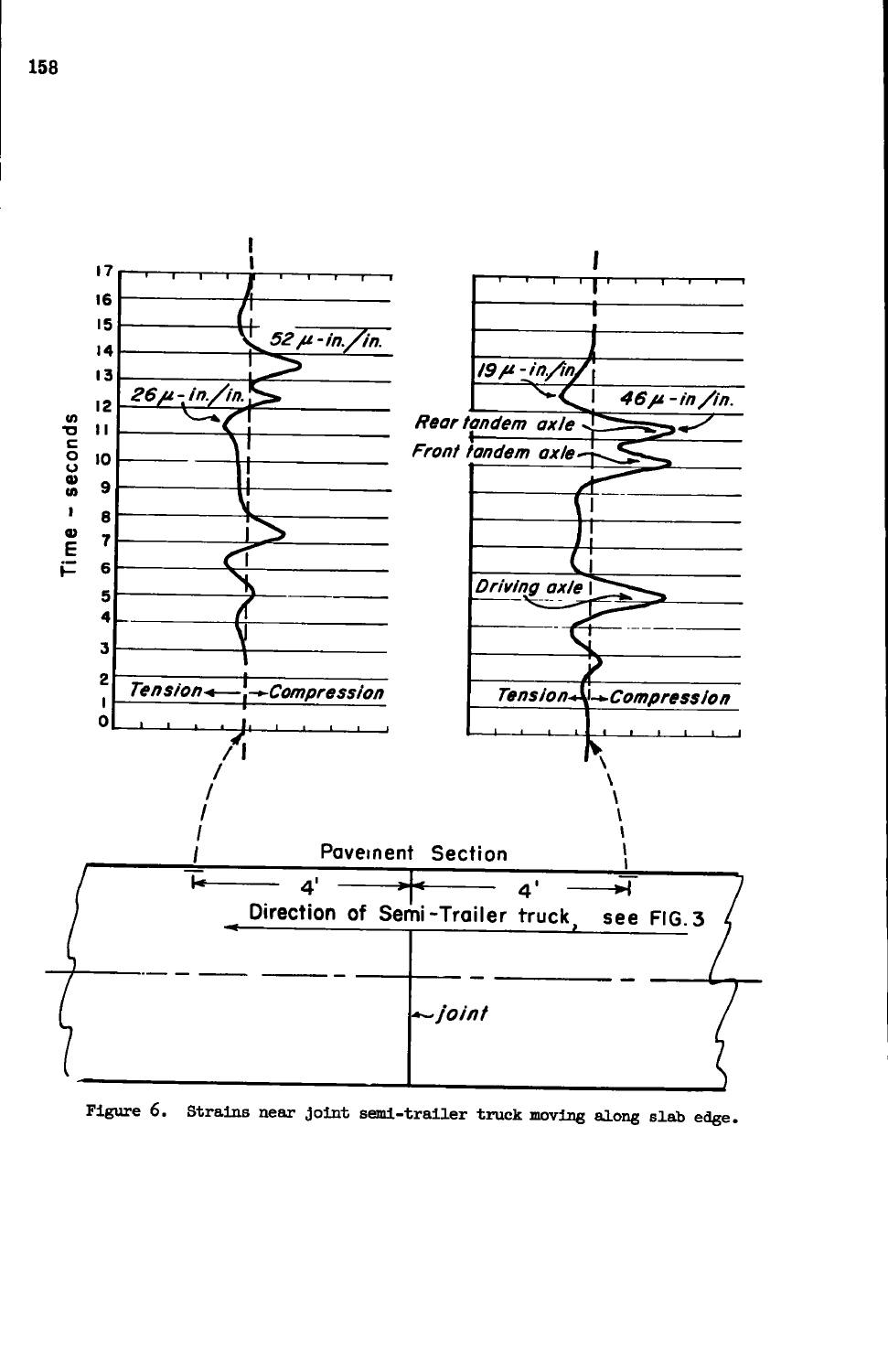| AVERAGE STRAINS<br>(Millionths) |    |           |            |             |                               |            |           |            |          |            |          |          |           |                  |          |          |
|---------------------------------|----|-----------|------------|-------------|-------------------------------|------------|-----------|------------|----------|------------|----------|----------|-----------|------------------|----------|----------|
|                                 |    | Section A |            |             | Section B Section C Section D |            |           |            |          |            |          |          |           | <b>Section E</b> |          |          |
|                                 |    | s         |            | FT RT S     |                               | FT RT S FT |           |            |          | ${\bf RT}$ | S.       | FT.      | RT        |                  | S FT RT  |          |
| A.M., 4 ft AP<br>from joint LV  |    | 51<br>43  | 34         | 36 54<br>49 | 52<br>41                      | 48<br>23   | -44<br>44 | - 44<br>48 | 28<br>29 | 42<br>46   | 47<br>33 | 29<br>26 | 49<br>-31 | 40<br>40         | 33<br>30 | 50<br>34 |
| A.M., 10 or AP<br>15 ft from    |    | 29        |            | 25 35       |                               | 55 41      | 58 43     |            | 30       | 43         | 41       | 28       | 44        | 37               | 28       | - 40     |
| joint                           | LV |           |            | 32 27 43    |                               | 33 25      | - 39      | 54         | 36       | 55 37 29   |          |          | - 38      |                  | 33 25 35 |          |
| P.M., 4 ft AP<br>from joint LV  |    | 53<br>39  | - 50<br>26 | - 61<br>49  |                               |            |           | 45<br>46   | 32<br>34 | 39<br>44   | 49<br>45 | 40<br>31 | 52<br>45  | 39<br>43         | 27<br>28 | 41<br>42 |
| P.M., 10 or AP<br>15 ft from    |    |           | 30 28      | 39          |                               |            |           | 40         | 27       | 40         | 45       | 35       | 42        | 43               | 39       | 48       |
| joint                           | LV | 19        |            | 15 22       |                               |            |           | 41         | 28       | 40         | 41       | 39       | 44        | 43               | 27       | 44       |

TABLE 4

AVERAGE STRAINS

 $S =$  Single driving axle.

FT = Front axle of tandem.

RT = Rear axle of tandem.

 $AP =$  Slab on which truck approaches joint.

LV = Slab on which truck leaves joint.

anticipated that the tensile strains near a joint, when the load was at the joint, might be critical in some cases. However, as load transfer was good, tensile strains at this location were never very great. The strains measured in section A, 15 ft from a joint, were unusually low as compared with strains in other sections. No reason for this is readily apparent.

Strains of the order measured in these tests developed stresses ranging from 50 psi to 200 psi. Stresses in this magnitude should have no harmful structural effect on the pavement.

## Supplementary Tests

Curves showing the load-deflection characteristics of the subbase-subgrade are shown in Figure 7. Values obtained at section C are believed to be influenced greatiy by a local shale deposit near the surface at the test site. Results for sections B and E are in the order of those to be expected. The 20-in. layer of cement-modified soil in section E resulted in a very high k value of 600 pci when computed by a simple formula of unit load on the plate divided by the average plate deflection at that load.

Representative values for the compressive strength, the static modulus of elasticity in compression, and Poisson's ratio were obtained from compression testing a 6-in. core from each of sections A, C, D, and E. These data are given in Table 5.

## **CONCLUSIONS**

It is believed that tests of the type described in this paper provide significant information as to the probable future behavior of a concrete pavement. Although only limited conclusions may be drawn from this one load-testing program, it is not unreasonable to believe that correlation of these tests with duplicate tests planned for 2 to 3 yr hence, plus interim visual observations, may provide a behavior pattern by which other roadways of this type may be evaluated early in their life.

Insofar as deflections and strains are concerned, aU values were relatively low. Therefore, differences observed in the behavior of the various experimental sections are not considered significant at this time. The 8-in. plain concrete design of section C compared favorably with the 8-in. reinforced designs of sections A and B. Section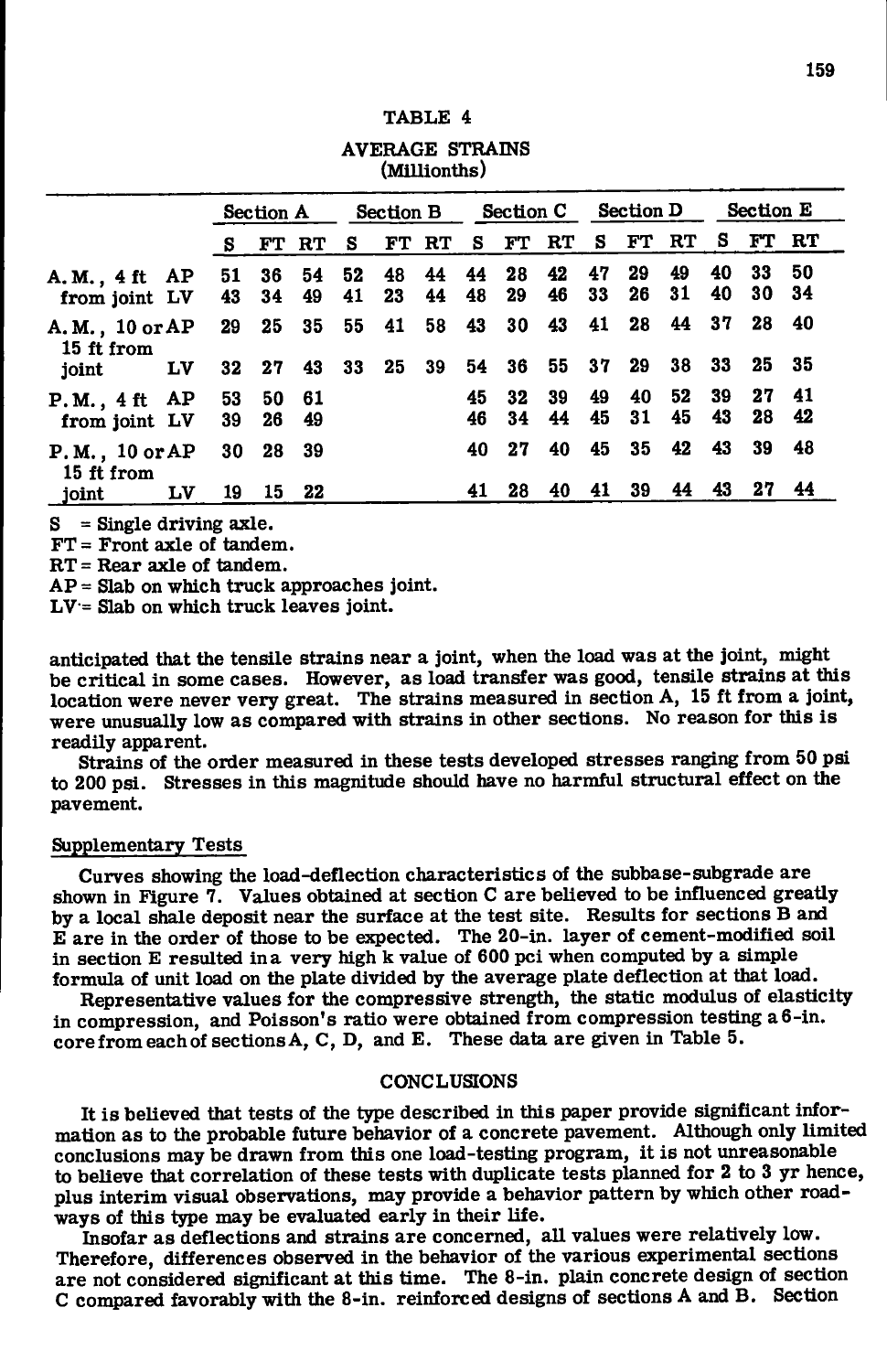![](_page_10_Figure_0.jpeg)

Figure 7. Plate bearing tests load vs deformation.

COMPRESSION TEST RESULTS-6-IN. CORES TESTED DRY

| <b>Section</b> | Compressive<br>Strength, psi | Static E<br>Millions psi | Poisson's<br>Ratio |
|----------------|------------------------------|--------------------------|--------------------|
| А              | 5,500                        | 3.8                      | 0.22               |
| С              | 5,300                        | 3.8                      | 0.18               |
| D              | 4,700                        | 3.4                      | 0.17               |
| E              | 5,400                        | 3.8                      | 0.21               |